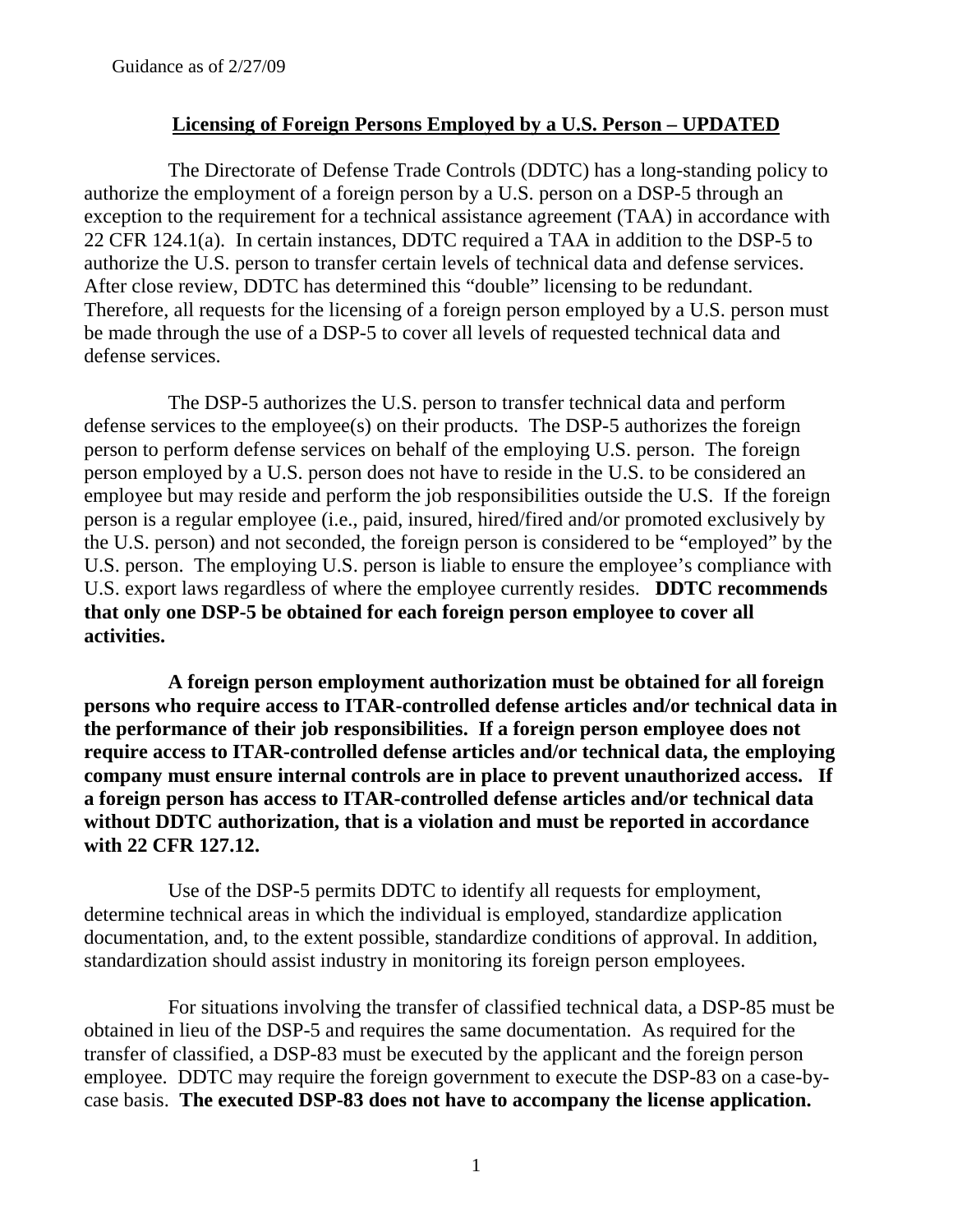**The applicant must maintain the executed DSP-83 per 22 CFR 122.5. For foreign person employment authorizations, the Managing Director is exercising the authority under 22 CFR 126.3 to waiver the requirement for the executed DSP-83 to be submitted prior to license issuance (22 CFR 123.10).** 

**The foreign person employee must execute a Non-Disclosure Agreement (NDA) in the attached format. The DDTC case number must be entered on the NDA prior to execution. The executed NDA must be maintained by the applicant pursuant to 22 CFR 122.5 and is not required for submission with the foreign person employment application.** 

**The applicant must have in place internal company procedures to control the release of technical data to foreign persons and mechanisms in accordance with the conditions of approval and to prevent unauthorized access to defense articles and/or technical data. This document must be maintained by the applicant pursuant to 22 CFR 122.5 and is not required for submission with the foreign person employment application.** 

Requests for a foreign person employee involving the transfer of manufacturing know-how related to a Significant Military Equipment (SME) defense article will require the execution of a DSP-83 by the foreign person and the U.S. applicant. **The executed DSP-83 does not have to accompany the license application. The applicant must maintain the executed DSP-83 per 22 CFR 122.5. The executed NDA is not an acceptable substitute for a DSP-83 when required. For foreign person employment authorizations, the Managing Director is exercising the authority under 22 CFR 126.3 to waiver the requirement for the executed DSP-83 to be submitted prior to license issuance (22 CFR 123.10).**

For export control purposes, the foreign person, once authorized by a DSP-5/DSP-85, is considered and treated as an employee of the U.S. person who obtained the authorization and is limited to the scope and conditions of the authorization. As such, the foreign person employee may have contact with other entities, U.S. or foreign, so long as the presence of the foreign person employee is identified to the other party. In all situations, it is the responsibility of the employing company to notify the other entities of the foreign person's participation.

- (1) If the foreign person employee will have direct interaction with and receive technical data from another U.S. person, the responsibility for obtaining all required authorizations may be taken by either the employing party or another U.S. person, as follows.
	- a. The employing party may take responsibility for obtaining all required permissions from the other U.S. party for the transfer of the other U.S. party's technical data to, and have direct interaction with, the foreign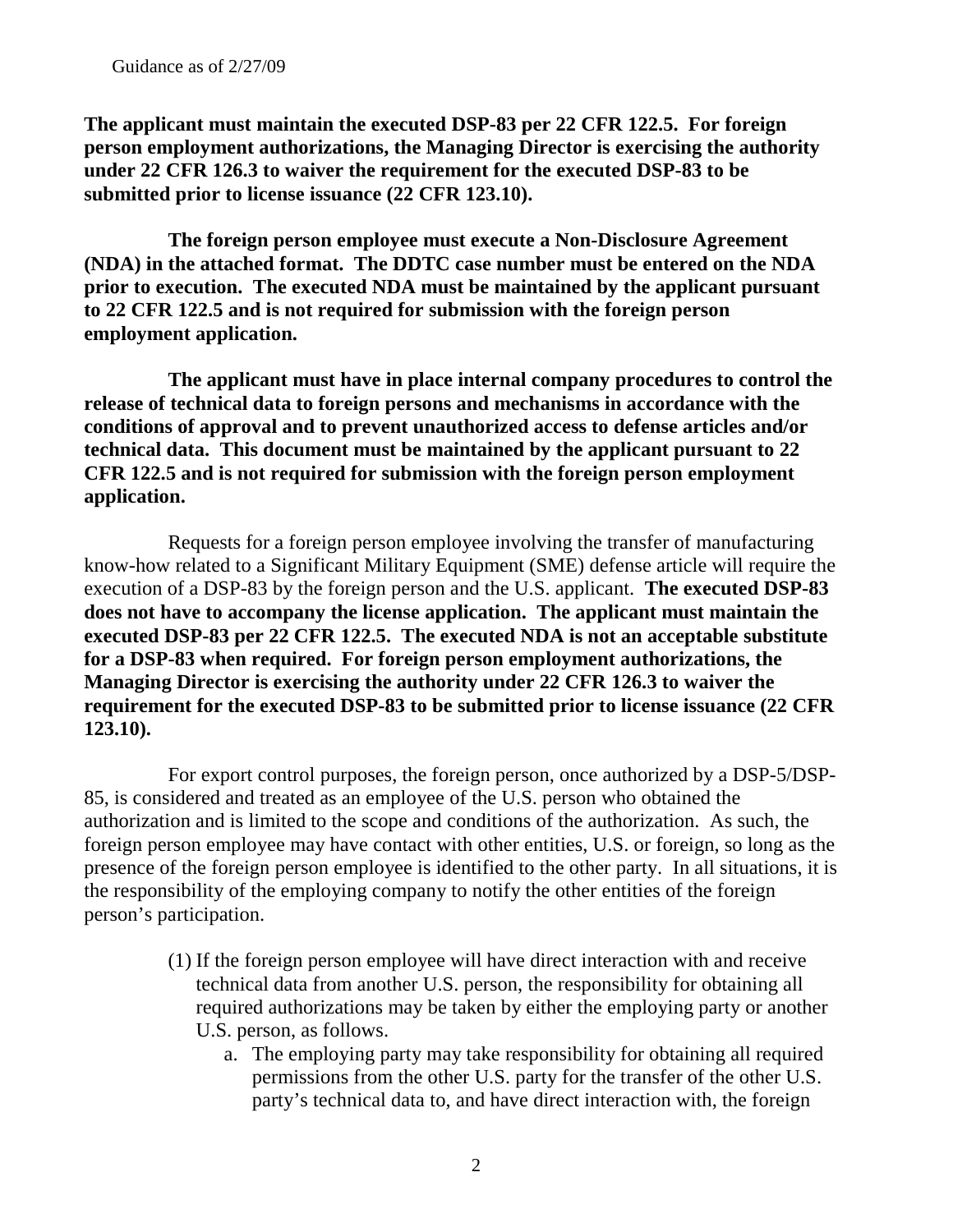employee. The employing company must certify that the technical data received is within the scope of the employing authorization regardless of source.

- b. The other U.S. party may accept responsibility for obtaining all required authorizations in order to transfer their technical data to, and have direct interaction with the foreign person employee.
- (2) When the employing company and the other U.S. person are both signatories to the same ITAR 124 agreement no further authorization is required so long as the foreign person employee's participation is identified in the agreement. The foreign person employee must not be called out as a separate signatory or identified by name.
- (3) If the foreign person employee will have direct interaction with another foreign person, the foreign person employee's country/countries of nationality must be identified in the agreement the employing U.S. person has with the foreign party; they do not have to be a signatory to the agreement.

A DSP-5/DSP-85 approved for foreign person employment will be valid only for a period of four years or until expiration of their authorized stay from Department of Homeland Security, U.S. Citizenship and Immigration Services, whichever is shorter. **This license will remain valid if the foreign person's work authorization has been renewed, or has been submitted for renewal, and there is no lapse in authorization.** If the foreign person employee resides outside the U.S., the license will be valid for the standard validity of a license or upon termination of the foreign person's employment, whichever is shorter.

In instances when the authorized stay is longer than four years, there has been a lapse in authorization, or the employee's employment continues beyond the approved validity, the applicant must apply for a renewal of the license no later than 60 days prior to expiration of this license.

## **Instructions for Completing a DSP-5/DSP-85 License Application**

When completing a DSP-5/DSP-85 license application for foreign person employment, particular attention should be paid to satisfactory completion of the following blocks. Failure to provide complete and sufficient information in these blocks, or to explain adequately why the information is not available, may result in the request being Returned Without Action. Guidance for completion of these blocks in license applications for employment of foreign persons follows:

**Block 3/4. Country of Ultimate Destination.** State in this block the foreign person's country/countries of nationality. The country/countries should match the individual's passport used to secure the U.S. work authorization, if required.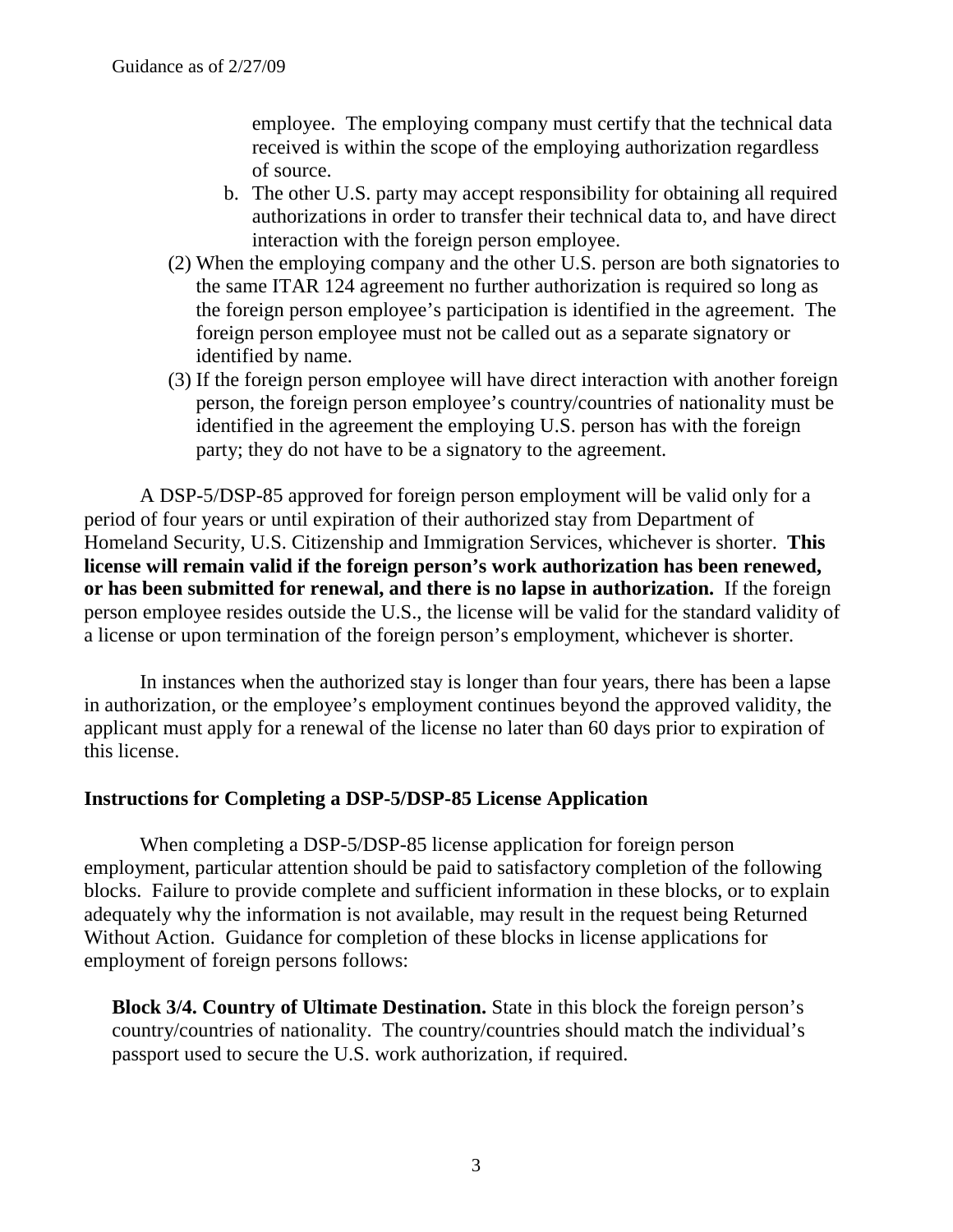**Block 10/11. Commodity.** Describe the specific details of the USML technical data that will be provided by the applicant to the foreign person employee.

**Block 14/17. Foreign End-User.** State the complete address in the country that was entered in Block 3 where the individual maintains a residence or intends to return. If the address of the country in this block does not match the country identified in Block 3, an explanation should be provided. Also, the address should be complete; DDTC is unable to accept post office boxes or other general/imprecise addresses without explanation or justification.

**Block 18/19. Name and Address of Foreign Intermediate/Foreign Consignee.** If the individual is a national of any country other than that stated in Block 3, identify in this block the country/countries and, if the individual maintains residency in the country or intends to return to that country, provide a complete address. DDTC is unable to accept post office boxes or other general/imprecise addresses without explanation or justification. If, at the time of this submission, the foreign national has not yet entered the United States, please so indicate.

**Block 20/21. Specific Purpose for Which the Material is Required, Including Specific Program/End Use.** State in this block: "For employment of a foreign person who will require access to technical data related to [name of program/commodity]."

**Block 21/20. Name and Address of Consignor in the United States.** If the foreign person has already entered the U.S., state in this block the complete address of the U.S. residence. DDTC is unable to accept post office boxes or other general/imprecise addresses. If, at the time of this submission, the foreign person has not yet entered the U.S., please so indicate in the letter of explanation.

# **Supporting Documentation Required for Applications**

All applications for the employment of a foreign person must include the following required documentation:

- 1) Proposed DSP-5/DSP-85 license application
- 2) Cover letter explaining the requirement and scope of employment
- 3) Copy of the individual's passport and work authorization Department of Homeland Security, U.S. Citizenship and Immigration Services, (when residing in the U.S.)
- 4) Resume
- 5) Job Description
- 6) Detailed description of technical data to be released and copies of technical data as necessary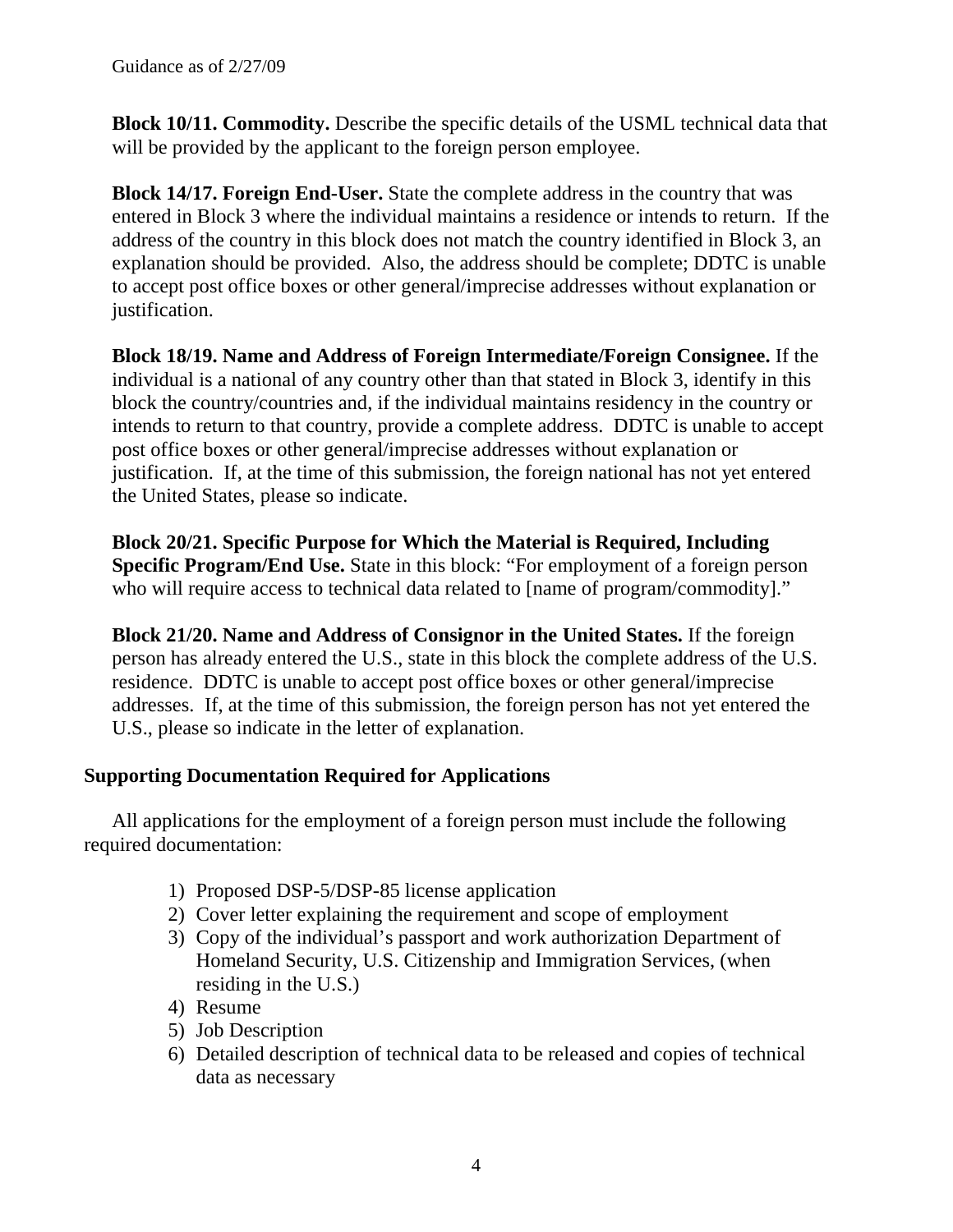# **Attachments**:

Required Non-Disclosure Agreement (NDA) – Access to ITAR-Controlled Defense Articles by Foreign Person Employees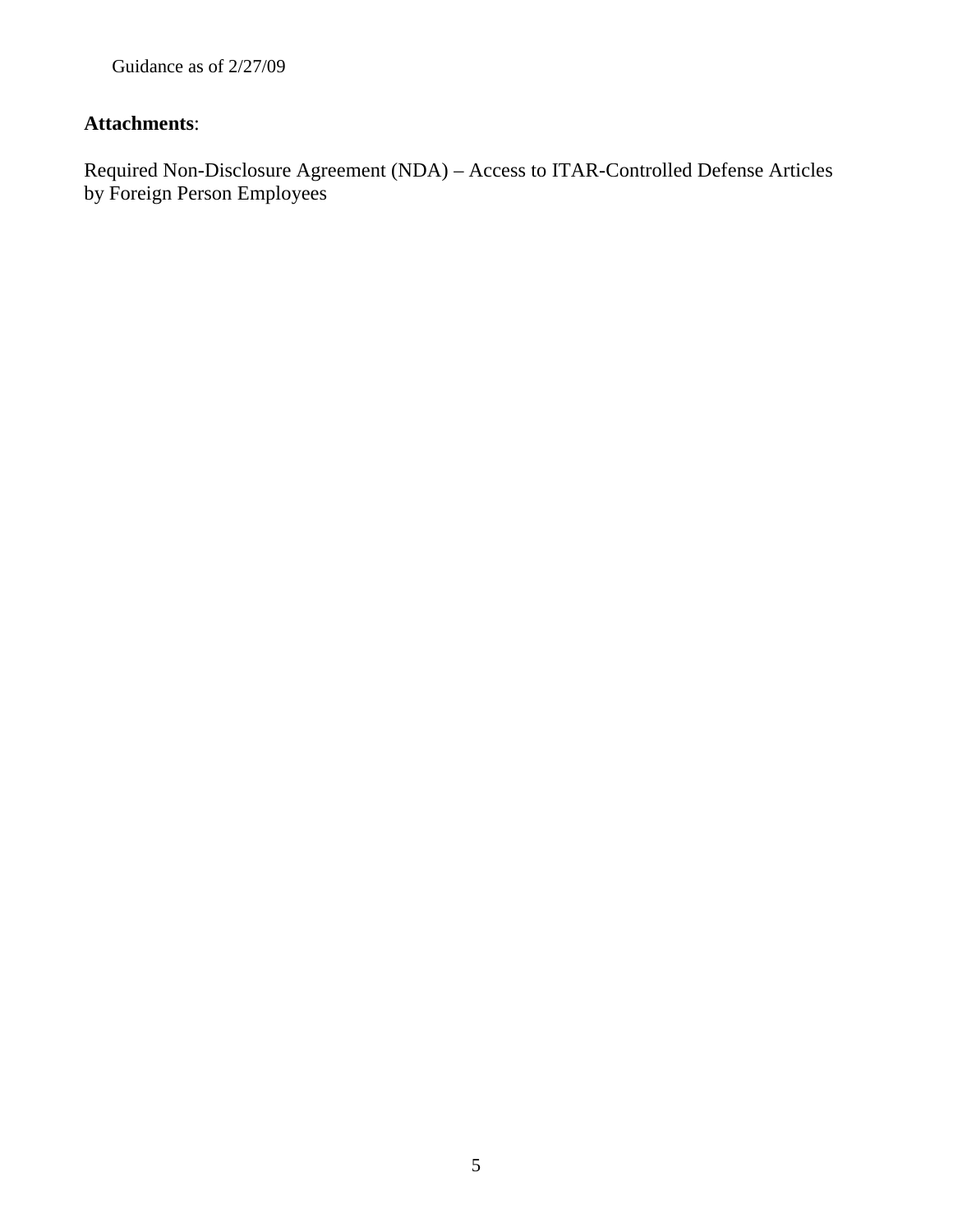#### **REQUIRED – Non-Disclosure Agreement (NDA)**

Below is the NDA that is required to be signed by all foreign person employees. This NDA is intended to address ITAR requirements only. Any intellectual property or business arrangements required by the employing U.S. person must be the subject of a separate NDA.

## **Non-Disclosure Agreement – Access to ITAR-Controlled Defense Articles by Foreign Person Employees**

I, [name of foreign person], acknowledge and understand that any technical data related to a defense article covered by the U.S. Munitions List to which I have access per authorization by the U.S. Department of State, Directorate of Defense Trade Controls (DDTC) under **[state relevant export license/authorization number\*\*]** and disclosed to me in my employment by **[name of U.S. person]** is subject to the export controls of the International Traffic in Arms Regulations (ITAR) (Title 22, Code of Federal Regulations, Parts 120-130), particularly the 22 CFR 124.8 clauses.

1. This authorization shall not enter into force, and shall not be amended or extended, without the prior written approval of the Department of State of the U.S. Government.

2. This authorization is subject to all United States laws and regulations relating to exports and to all administrative acts of the U.S. Government pursuant to such laws and regulations.

3. The parties to this authorization agree that the obligations contained in this authorization shall not affect the performance of any obligations created by prior contracts or subcontracts which the parties may have individually or collectively with the U.S. Government.

4. No liability will be incurred by or attributed to the U.S. Government in connection with any possible infringement or privately owned patent or proprietary rights, either domestic or foreign, by reason of the U.S. Government's approval of this authorization.

5. The technical data or defense services exported from the United States in furtherance of this authorization and any defense article which may be produced or manufactured from such technical data or defense service may not be transferred to a person in a third country or to a national of a third country except as specifically authorized in this authorization unless the prior written approval of the Department of State has been obtained.

6. All provisions in this authorization which refer to the United States Government and the Department of State will remain binding on the parties after the termination of the authorization.